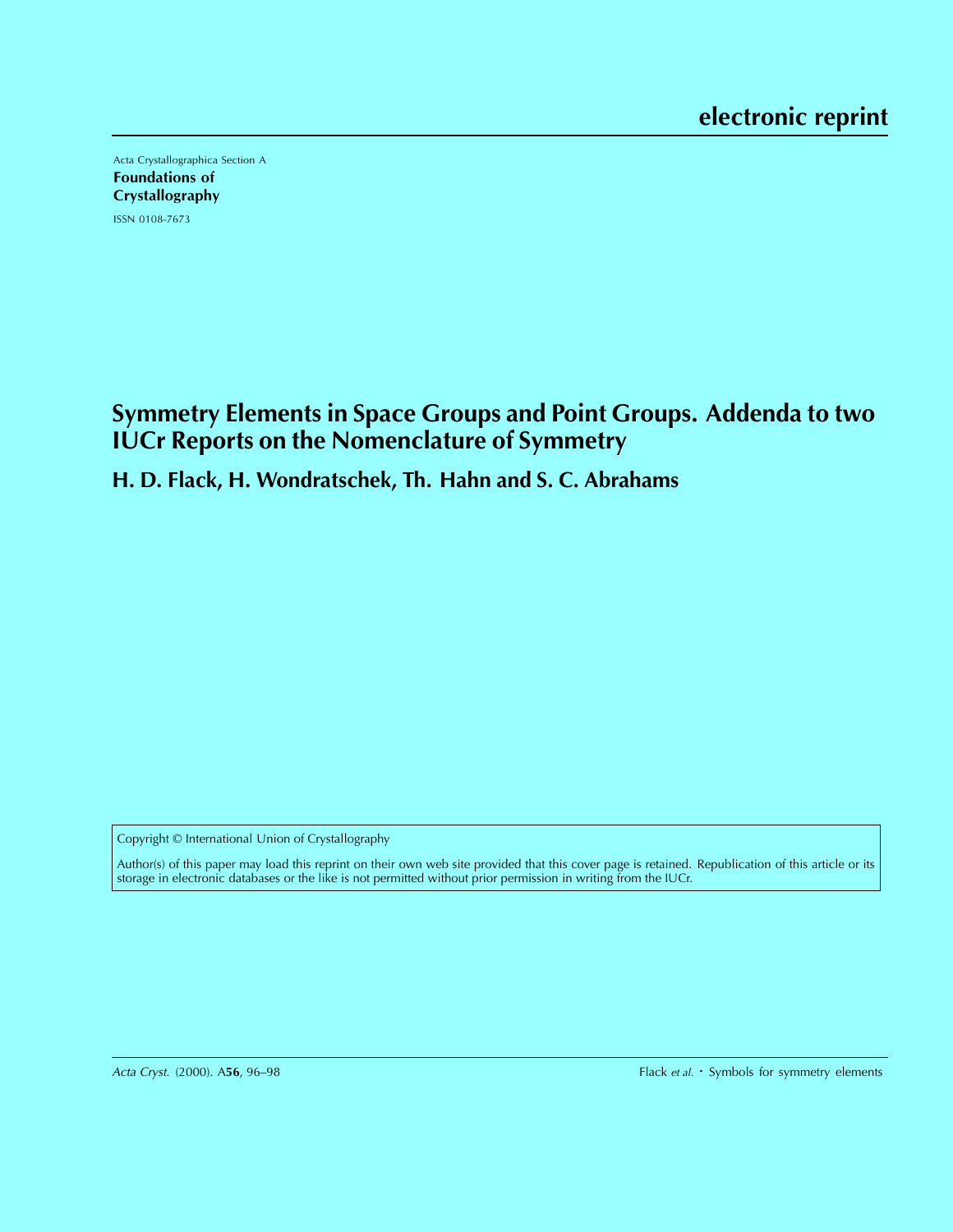# research papers

Acta Crystallographica Section A Foundations of Crystallography

ISSN 0108-7673

Received 23 September 1999

# Symmetry Elements in Space Groups and Point Groups. Addenda to two IUCr Reports on the Nomenclature of Symmetry<sup>1</sup>

H. D. Flack,<sup>a\*†</sup> H. Wondratschek,<sup>b</sup> Th. Hahn<sup>c</sup> and S. C. Abrahams<sup>d</sup>‡

<sup>a</sup> Laboratoire de Cristallographie, Université de Genève, 24 quai Ernest-Ansermet, CH-1211 Genève 4, Switzerland, <sup>b</sup>Institut für Kristallographie, Universität Karlsruhe, D-76128 Karlsruhe, Germany,<br>Stostitut für Kristallographie, PMTH Aachen, D-52056 Aachen, Germany, and <sup>d</sup>ehweiss Depart Institut für Kristallographie, RWTH Aachen, D-52056 Aachen, Germany, and <sup>d</sup>Physics Department, Southern Oregon University, Ashland, OR 97520, USA. Correspondence e-mail: howard.flack@cryst.unige.ch

The definition of 'symmetry element' given in the Report of the IUCr Ad-Hoc Committee on the Nomenclature of Symmetry by de Wolff et al. [Acta Cryst. (1989).  $A$ 45, 494-499] is shown to contain an ambiguity in the case of space groups P6/m, P6/mmm, P6/mcc and point groups 6/m and 6/mmm. The ambiguity is removed by redefining the 'geometric element' as a labelled geometric item in which the label is related to the rotation angle of the rotation or rotoinversion symmetry operation. The complete set of different types of glide plane is shown to contain three more than the 15 that are illustrated in the 1992 Report by de Wolff et al. [Acta Cryst. (1992). A48, 727-732].

 $\odot$  2000 International Union of Crystallography Printed in Great Britain - all rights reserved

### 1. Introduction

The IUCr Ad-Hoc Committee on the Nomenclature of Symmetry presented a Report in 1989 on the definition of symmetry elements in three dimensions (de Wolff et al., 1989), and another in 1992 on the corresponding symbols for symmetry elements and symmetry operations (de Wolff et al., 1992). Pacheco (1998) noticed that Fig. 3 in the 1992 Report, which aimed to present all possible glide-plane aspects, did not contain the diagram for an  $n$ -glide plane of the  $tp$  (tetragonal primitive) Bravais-lattice type. Flack (1998) pointed out that a strict application of the definitions in the 1989 Report to point group  $6/m$  led to an undefined type of symmetry element. Both matters were referred to readily available members of the original Committee who agreed to investigate the two problems.

#### 2. Definition of symmetry element

#### 2.1. Definition in 1989 Report

The term symmetry element, widely used over a long period in the crystallographic literature prior to 1989, had been subject to application in a variety of different ways. The Report of 1989 presented a careful definition of this term in order to clarify its meaning.

The 1989 Report first defined the geometric element by starting from a symmetry operation of a space group or point group. A reduced symmetry operation may be formed from the symmetry operation. For a screw rotation, this is the corresponding rotation; for a glide reflection, it is the corresponding reflection. A geometric element (and thus a symmetry element) is not defined for the identity mapping or the translations. The geometric element is thus the geometric item that allows the reduced symmetry operation to be located and oriented in space. This geometric element is a plane for reflections and glide reflections (mirror plane or glide plane), a line for rotations and screw rotations (rotation axis or screw axis), a point for inversions (centre of inversion), and a point on a line for rotoinversions (rotoinversion axis), see Tables 1 and 2 of the 1989 Report. These tables are repeated in the 1992 Report; an omitted comma after `Angle and sense of rotation', under `Additional parameters' for screw rotation operations in Table 1 of 1992, is noted to avoid the possibility of confusion.

Different symmetry operations of a symmetry group or crystal may have the same geometric element. Therefore, the element set of a geometric element is defined as the set of all symmetry operations of a space group or point group which have the same geometric element, see Tables 1 and 2 of the 1989 Report. The symmetry element is the combination of the geometric element with the element set. Its name is formed by attaching the symbol of the element set to the geometric element; for example, a twofold rotation axis, a threefold screw axis, a glide plane, a fourfold rotoinversion axis etc. The designation of a symmetry element, however, is derived from

² Chair.

 $\pm Ex$  officio.

<sup>&</sup>lt;sup>1</sup> Established 28 August 1998 as an Ad-Hoc Group by Chair of the Commission on Crystallographic Nomenclature. The Report was received by the Commission 13 July 1999 and accepted 17 September 1999.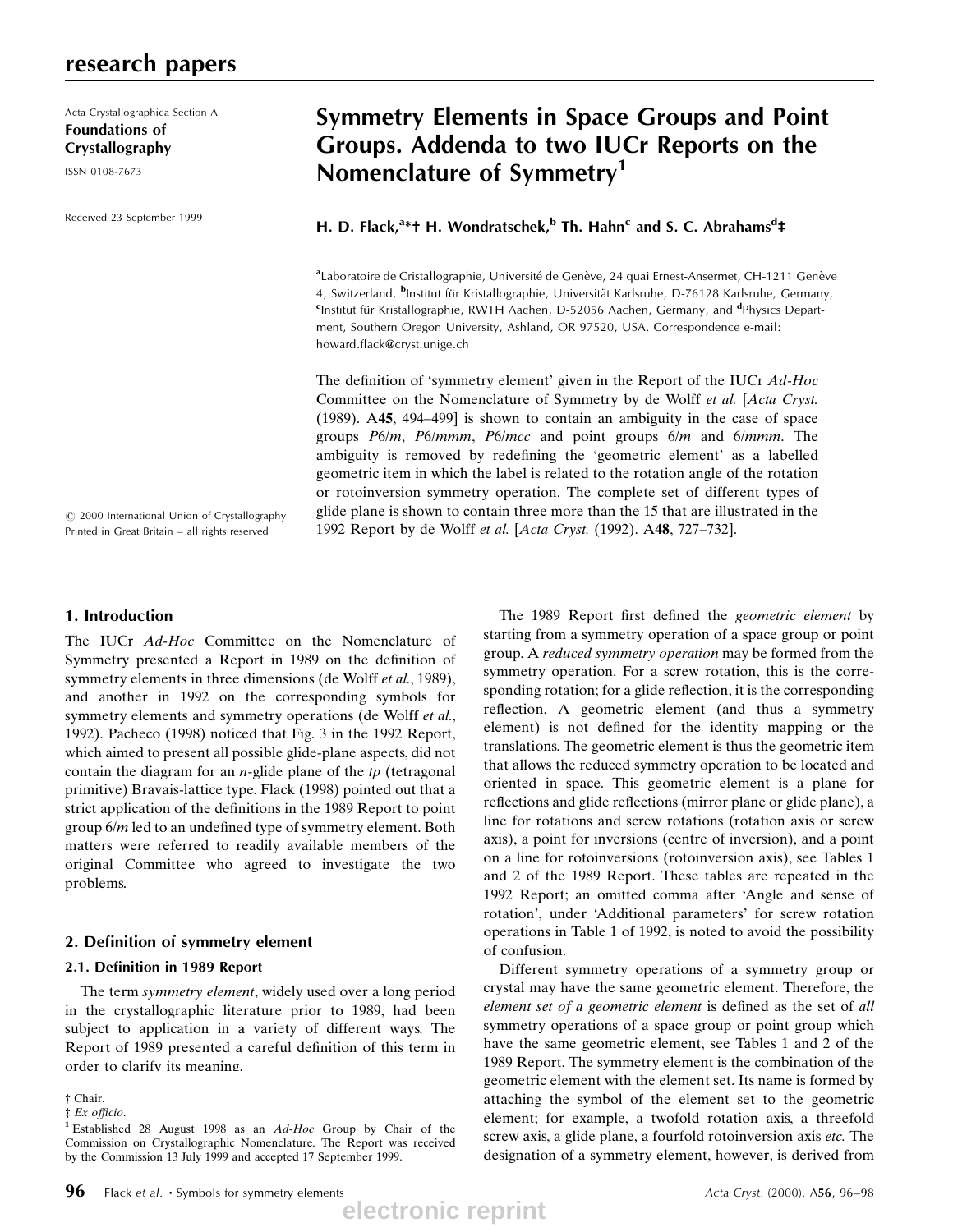

#### Figure 1

This figure replaces Fig. 3 in the Report on the Nomenclature of Symmetry by de Wolff *et al.* (1992), with three diagrams (7), (11) and (15) included that previously were missing, see §3. The different kinds of glide plane are represented graphically by diagrams similar to the general-position diagrams in ITA. The origin is always in the upper left corner, with symmetry operations represented by a '+' for translations, a '-' for glide reflections. Double lines represent crystal axes in the plane of the figure, single lines other cell edges. Each diagram contains a space-group example with glide-plane location listed. The setting is conventional in all diagrams with two crystal axes as cell edges; it is unconventional in all other cases. The diagrams are presented in columns of Bravais net types of the section plane; the unconventional c-centred setting of the square net in diagrams (7) and (15) is the result of a section parallel to  $(001)$  through a conventional cubic F lattice. The vertical edge of the cell (in the plane of the paper) represents: (i) the c axis in diagrams (1), (4), (5), (8), (9), (12), (13), (16), (17), (18); (ii) the a axis in diagrams (2), (3), (6), (7), (10), (11), (14), (15). The horizontal edge of the cell represents: (i) the a axis in diagrams (1), (9); (ii) the  $\overline{110}$  direction in diagrams (5), (16), (18); (iii) the  $\overline{110}$  direction in diagrams (4), (8), (12), (13), (17); (iv) the b axis in diagrams (2), (3), (6), (7), (10), (11), (14), (15).